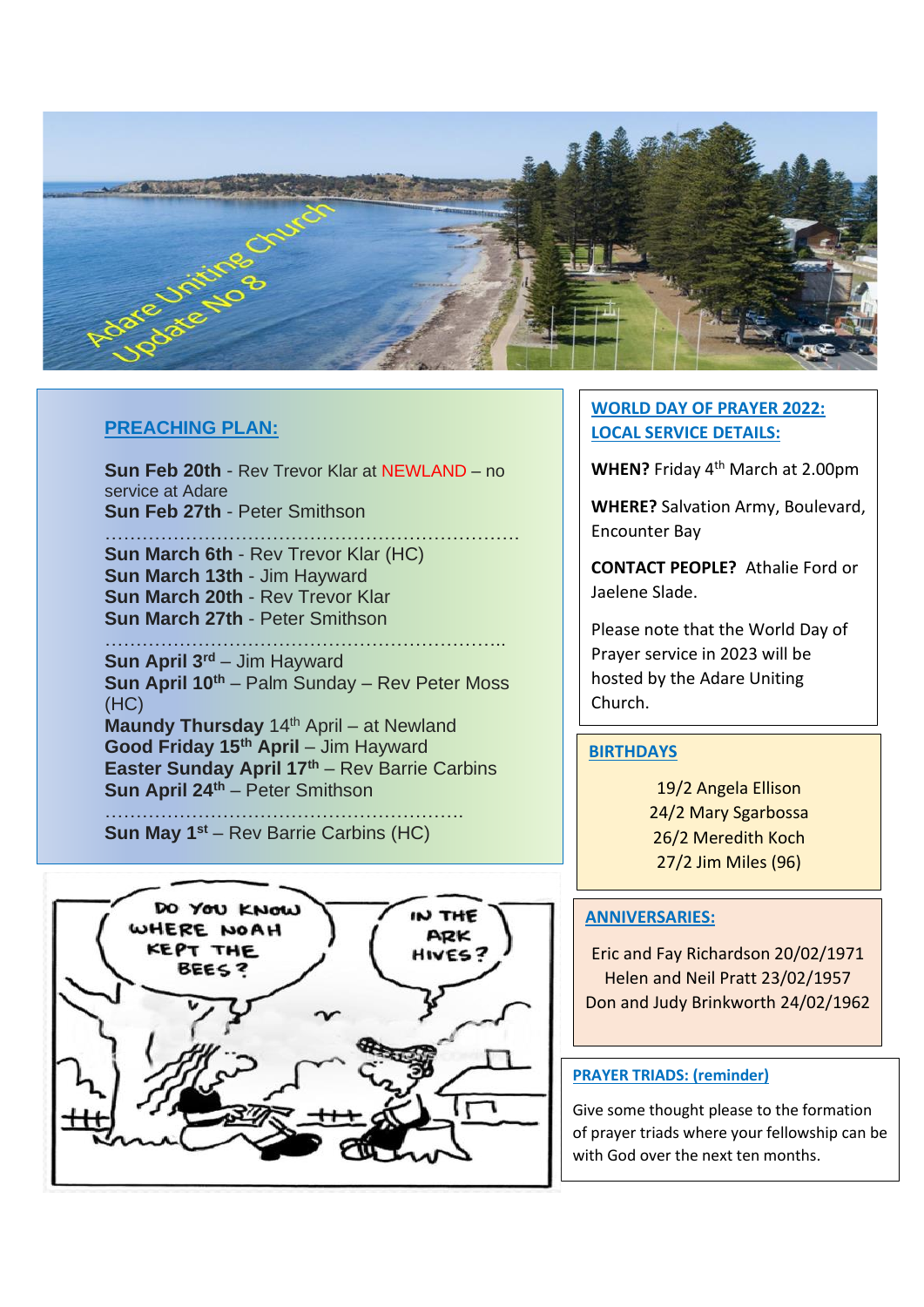

## **A SPECIAL INVITATION (FULLY SUPPORTED BY OUR CHURCH)**

40 days of Lent – Getting ready for Easter

Lent, beginning on Ash Wednesday and finishing on Good Friday is a unique time in the Christian church, echoing the temptations of Jesus in the wilderness. Many Christians turn from luxuries, such as meat or chocolate, or take up extra Bible Studies, or kind deeds, or give sacrificially. This year, after two Lents altered by Covid, let us rededicate ourselves anew, until we can rejoice together on Easter Day.

Ash Wednesday 2<sup>nd</sup> March 5 pm at Newland Memorial Combined Service with Ashes and communion

Study Groups – this year we have been invited to meet in the halls at Newland and Port Elliot so we can socially distance and keep one another safe, with groups on Tuesdays, Wednesdays and Thursdays beginning in the week of  $8<sup>th</sup>$  of March and running for 5 weeks. We need to sign up with our preference for mornings, afternoons or evenings.

The Study being used is Finding Jesus in the Stranger, a look at Luke's gospel through the lens of the people of Ambon in Indonesia, where Christians live in equal numbers with their Muslim neighbours. The Study was prepared by Rev Michael Earl, from the Bowral/Kangaloon Uniting Church. No previous knowledge is required, just the willingness to listen and share. We will pray with and for one another, and share a cuppa and a bite to eat.

One of the groups, possibly on Tuesday morning, will visit those unable to leave home, so let us know who might be interested. We can also make the study available for private study at home.

For further information – email Anne Butler at [quince1984@gmail.com,](mailto:quince1984@gmail.com) or 0416 295 607.

## **MANNUM CAMPING 2022:**

A reminder that there is no longer an official Church Camp at Mannum, but a number of caravanners and cabin users are planning to go there in late March. The core time is Monday 28th March to Sunday 3rd April. Some are going for longer, others for a shorter time. If you would like to go, I suggest that you ring the park as soon as possible as availability may be low. The park number is 08 85691402. Contact me if you have any queries. Lesley Mableson